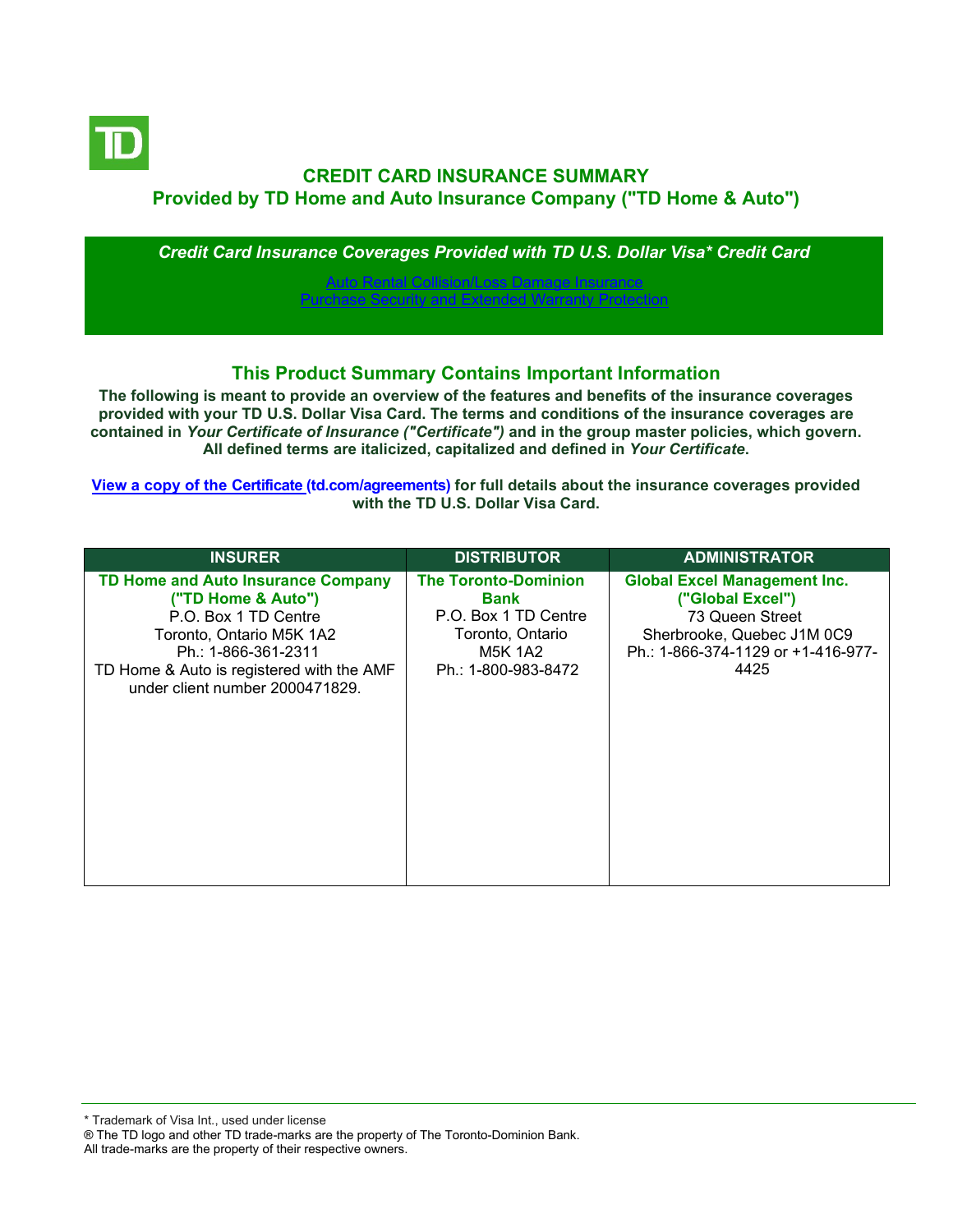

# **General Information You Need to Know**

The following is applicable to **all insurance coverages** provided with the TD U.S. Dollar Visa Card, unless otherwise specified*:*



**Complaint Handling:** For information about our complaint processing policy and where a complaint may be filed, please visit our Customer Service & Problem Resolution page at: **<https://www.tdinsurance.com/customer-service/problem-resolution>**.



**Misrepresentation:** *You* must be accurate and complete in *Your* dealings with the *Insurer* at all times. The *Insurer* will not pay a claim if *You*, any person insured under *Your Certificate* or anyone acting on *Your* behalf makes a misrepresentation, attempts to deceive or mislead the *Insurer*, or makes a fraudulent, false or exaggerated statement or claim.



**Cancellation:** Insurance coverages are considered canceled on the date the credit card account is closed. If, at any time, *You* don't want these insurance coverages, *You* can decide not to use them or contact *Your* credit card provider to apply for a different credit card with alternative insurance coverages.



**Cost:** *Your* TD U.S. Dollar Visa Card has an annual fee charged by *Your* credit card provider. No additional fee will be charged for the insurance coverages provided with the TD U.S. Dollar Visa Card.



**Claims:** *You* must report *Your* claim to *Our Administrator* by calling 1-866-374-1129 no later than the following time limits after the covered event(s) occurred:

- **Auto Rental Collision/Loss Damage Insurance** 
	- $\circ$  48 hours; refer to section "In the event of an accident/theft" for full details.
- o **Purchase Security and Extended Warranty Protection**
	- o 45 days; refer to section 5 "Claims" for full details.

Once *We* have approved the claim, *We* will notify *You* and payment will be made within 60 days. If the claim has been denied, *We* will inform *You* of the claim denial reasons within 60 days. *You* can appeal the decision by submitting new information to *Our Administrator*. For complete details, please see the applicable claims section (as listed above) in *Your Certificate.*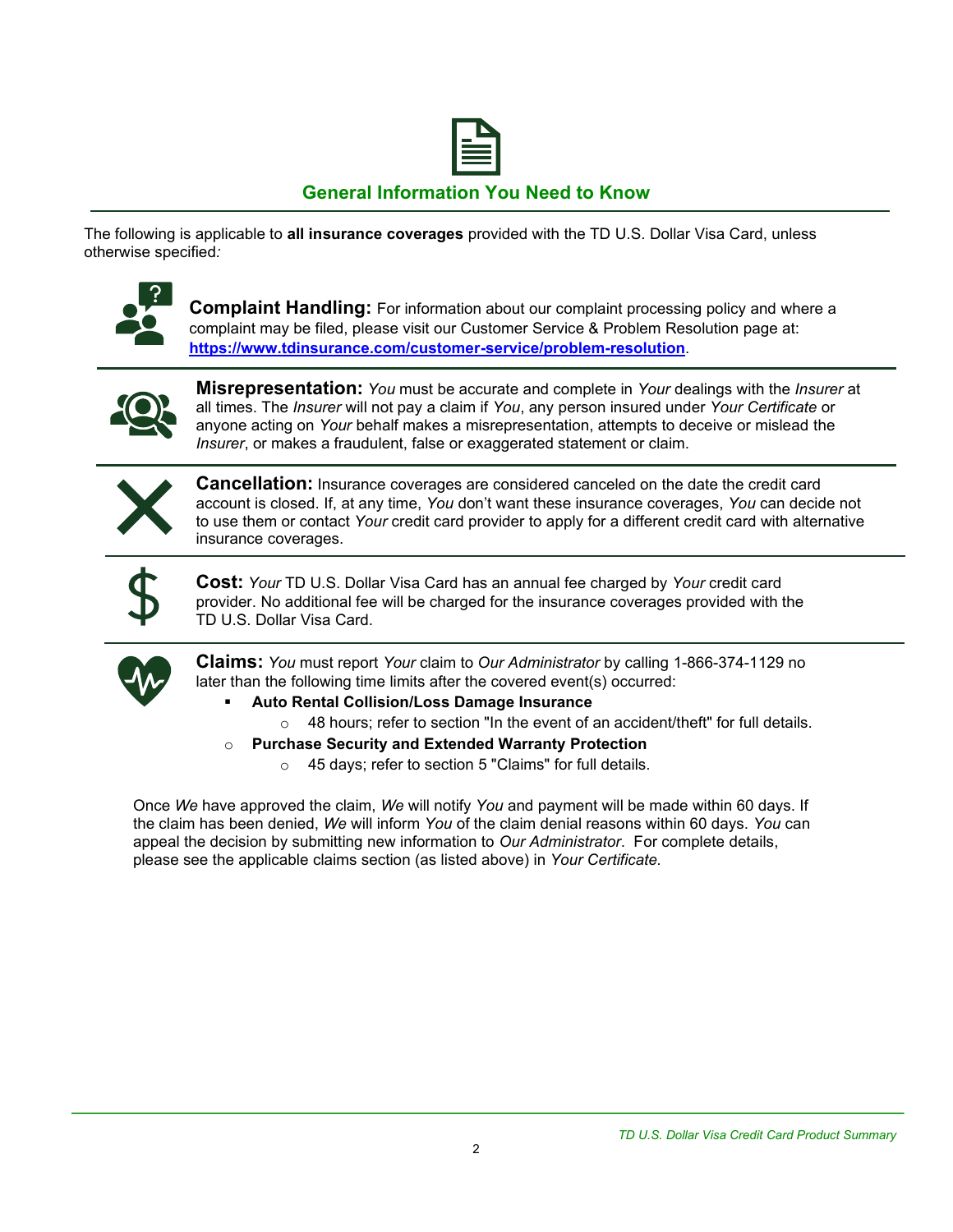# **General Information You Need to Know**



| Eligibility:                                             |                                                                                                                                                    |                                                                                                                                                                                                                                                                                                                                 |
|----------------------------------------------------------|----------------------------------------------------------------------------------------------------------------------------------------------------|---------------------------------------------------------------------------------------------------------------------------------------------------------------------------------------------------------------------------------------------------------------------------------------------------------------------------------|
| <b>Benefit</b>                                           | <b>Who is Eligible</b>                                                                                                                             | <b>Additional Eligibility Requirements</b>                                                                                                                                                                                                                                                                                      |
| <b>Auto Rental Collision/Loss</b><br>Damage Insurance    | <b>Primary Cardholder or</b><br>Additional Cardholder who<br>presents themself in person at<br>the Rental Agency and signs<br>the rental contract. | The Cardholder must decline<br>٠<br>the Rental Agency's CDW or<br>its equivalent<br>The Cardholder takes<br>٠<br>possession of the rental<br>vehicle and complies with the<br>terms of the rental vehicle<br>policy<br>The Cardholder must be a<br>٠<br>resident of Canada<br>The credit card must be in<br>٠<br>good standing. |
| <b>Purchase Security and</b><br><b>Extended Warranty</b> | <b>Primary Cardholder</b><br><b>Additional Cardholder</b>                                                                                          | Purchase(s) made by the<br>ш<br>Account Holder(s) (Exclusions<br>Apply).<br>The credit card must be in<br>٠<br>good standing; and<br>The Account Holder must be<br>٠<br>a resident of Canada.                                                                                                                                   |

**Note:** For full details, please see the "Eligibility" section and/or the definition of "*Insured Person*" in each *Certificate*.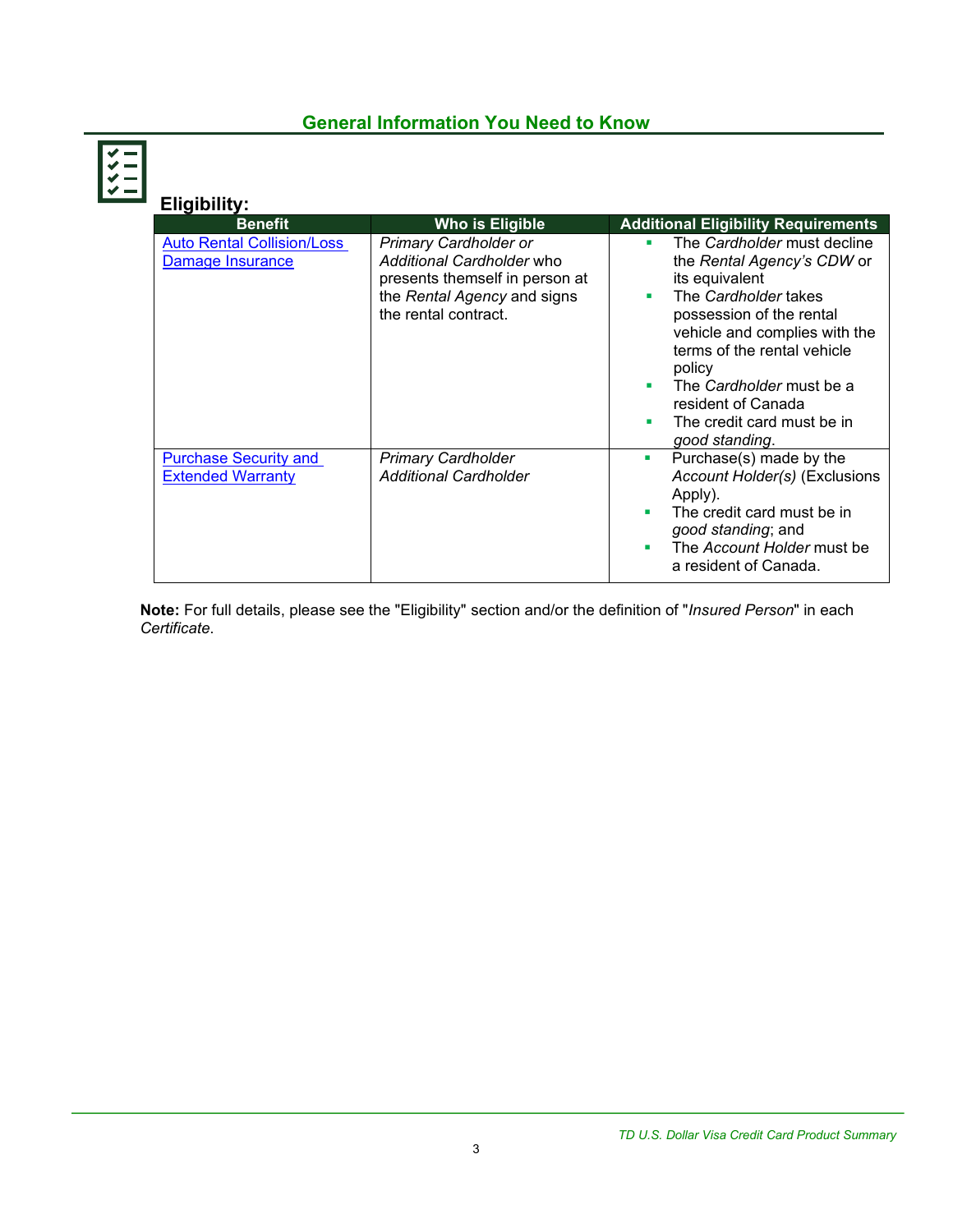<span id="page-3-0"></span>

# **Auto Rental Collision/Loss Damage Insurance**

*Issued by TD Home & Auto under Group Policy Number TDV092010 (the "Policy") to The Toronto-Dominion Bank (the "Policyholder"). Global Excel provides Claims and Assistance services under the Group Policy.*

#### **What is included in this coverage?**

Auto Rental Collision / Loss Damage Insurance provides replacement and/or repair coverage for a rental vehicle.

#### **What are the benefits?**

| <b>Benefit</b>                                        | Maximum Benefit Payable                                                                                                                           |
|-------------------------------------------------------|---------------------------------------------------------------------------------------------------------------------------------------------------|
| <b>Auto Rental</b><br><b>Collision/Loss</b><br>Damage | Coverage for up to 48 consecutive days for loss, damage or theft of an<br>eligible rental vehicle (MSRP of rental vehicle cannot exceed \$65,000) |

**Note:** The rental agency's Collision Damage Waiver must be declined and the full cost of the rental vehicle must be paid for using your TD Credit Card.

## **What are the limitations and exclusions?**

This insurance contains limitations and exclusions. For example, the following vehicles will not be covered:

- Van/cargo vans
- **■** Truck/pickup truck
- Off road vehicle
- Motorcycle
- **Exotic vehicles (e.g. Aston Martin, Lotus, etc.)**
- Antique vehicles

Additionally, coverage will not be provided for a loss arising from:

- Third party liability
- **•** Personal injury
- **•** Driving the rental vehicle while intoxicated
- Dishonest, fraudulent, or criminal act being committed by the *Insured person*
- Wear and tear of the rental vehicle
- **•** Operation of the rental vehicle in violation of the terms of the rental agreement

For complete details, please see the "Collision/Loss Damage Covers" section in *Your Certificate.*